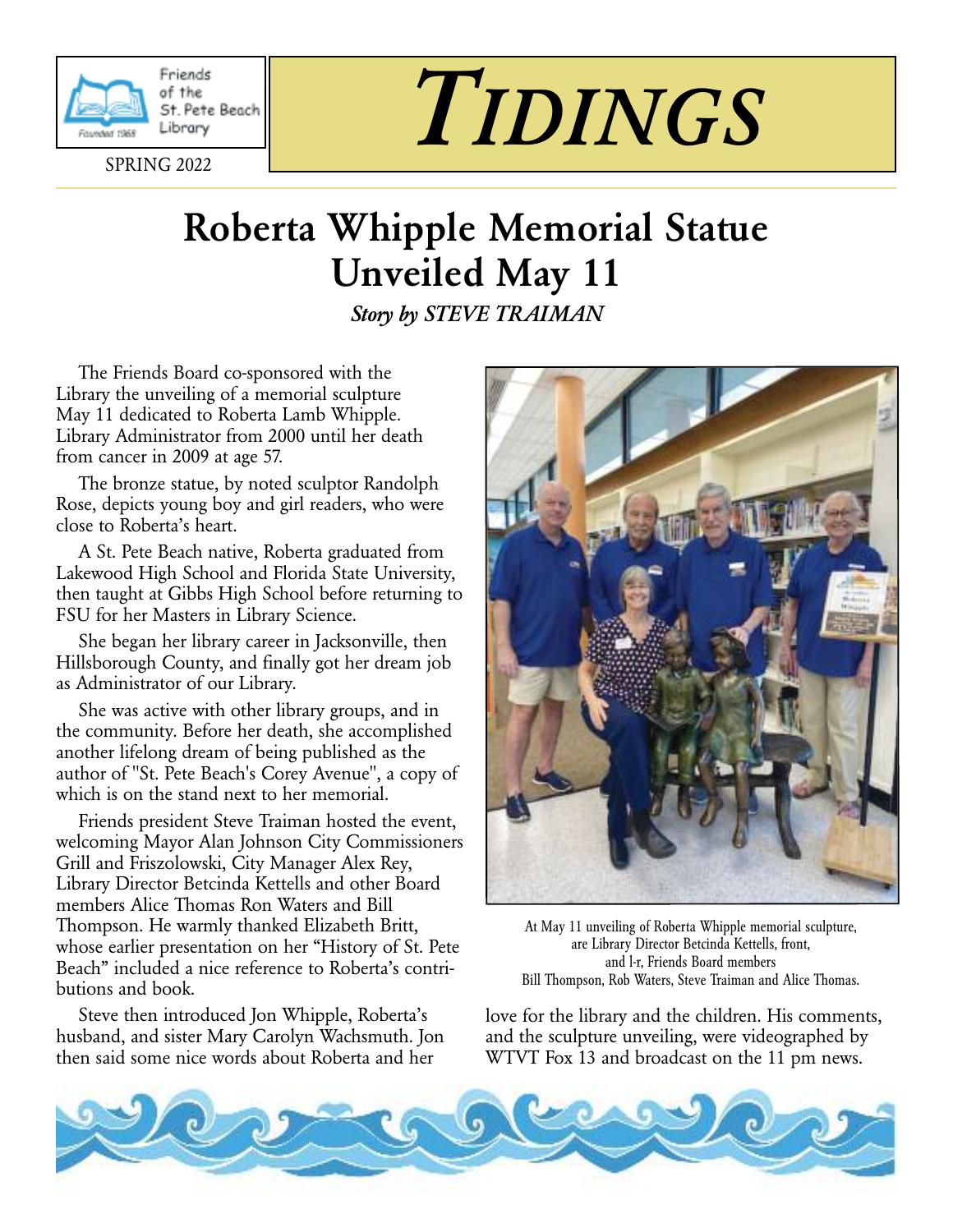

# **Director's Report**

It goes without saying that the past year has been eventful for all of us. We've faced tough times and situations, but we've also found ways to be joyful and thankful. I am thankful to have been able to celebrate one of the city's biggest achievements of the year, the renovation of the historic library building, the heart of our community.

The Library is still located on the site of the original library established in 1951 as a part-time project inside the St. Petersburg Beach Community Club. In March of 2021 we celebrated the renovation of the original library building that was built in 1969.

The generosity and spirit of the St. Petersburg Community Club should never be forgotten. The gift of the deed to the land from the organization allowed the Library to become what you see today. I am proud to state that the City duly honored the gift with the construction, and subsequent renovation, of the library, which, since its inception has been used for educational purposes and much more. It has been a place of discovery, curiosity, invention, reflection and celebration and will continue to be so in the future.

The City of St. Pete Beach can be characterized as a community that works together toward a common goal and this renovated library is a fine example of that. With the full support of the mayor, the commissioners, the city staff, and residents we united in the need to preserve this historical landmark and important asset to the community.

Much work and help was given by the many but I must specifically acknowledge the support of the Friends of the Library. Together with membership dollars, bookstore and basket proceeds and financial investments, the Friends have supported the renovation with funding to the tune of OVER \$41,000 and growing! I say "growing" because I have not finished asking for items that will enhance the library and they generously continue to say "Yes!" The Friends of the Library supported this organization before there was a Library and they continue today to help us grow and better serve our community, as they have for the last 60+ years.

The year has not been without its challenges and sadness. We lost two great library friends and supporters. Long-time employee Ann Garrison, and the Friends of the Library Board President Muriel Desloovere, have passed away. Three staff members have gone on to other opportunities and the continuing COVID and staffing issues have created some tough times.

We look forward to recovering as much normalcy as possible in the coming year. We have a great new facility and parking lot, we have fantastic residents and visitors to serve, and we have a wealth of supporters including the Friends, Library Advisory Committee, and City Administration. With all these assets on our side, we're sure to make the most of the coming year!

amazonsm You shop. Amazon gives.

**New Amazon Program Enables Shoppers To Easily Donate To Their Favorite Nonprofits**

## **BUY FROM AMAZON = RAISE FUNDS FC FRIENDS OF T ST. PETE BEACH LIBR**

AMAZON has a fundraising program that's really simple to use. Part of every \$\$\$\$ you spend will be donated by Amazon directly to the Friends of the St Pete Beach Library. It's really simple…when making a purchase from Amazon, use this new address: **www.smile.amazon.com** In the preference box, just type in Friends of St. Pete Beach Library and make this your permanent choice of a "Charity". That way, every time you shop, the Friends of the St. Pete Beach Library will receive a donation from Amazon. You can even install the app on your mobile device or pc.

# **Thank You - And Happy Shopping!**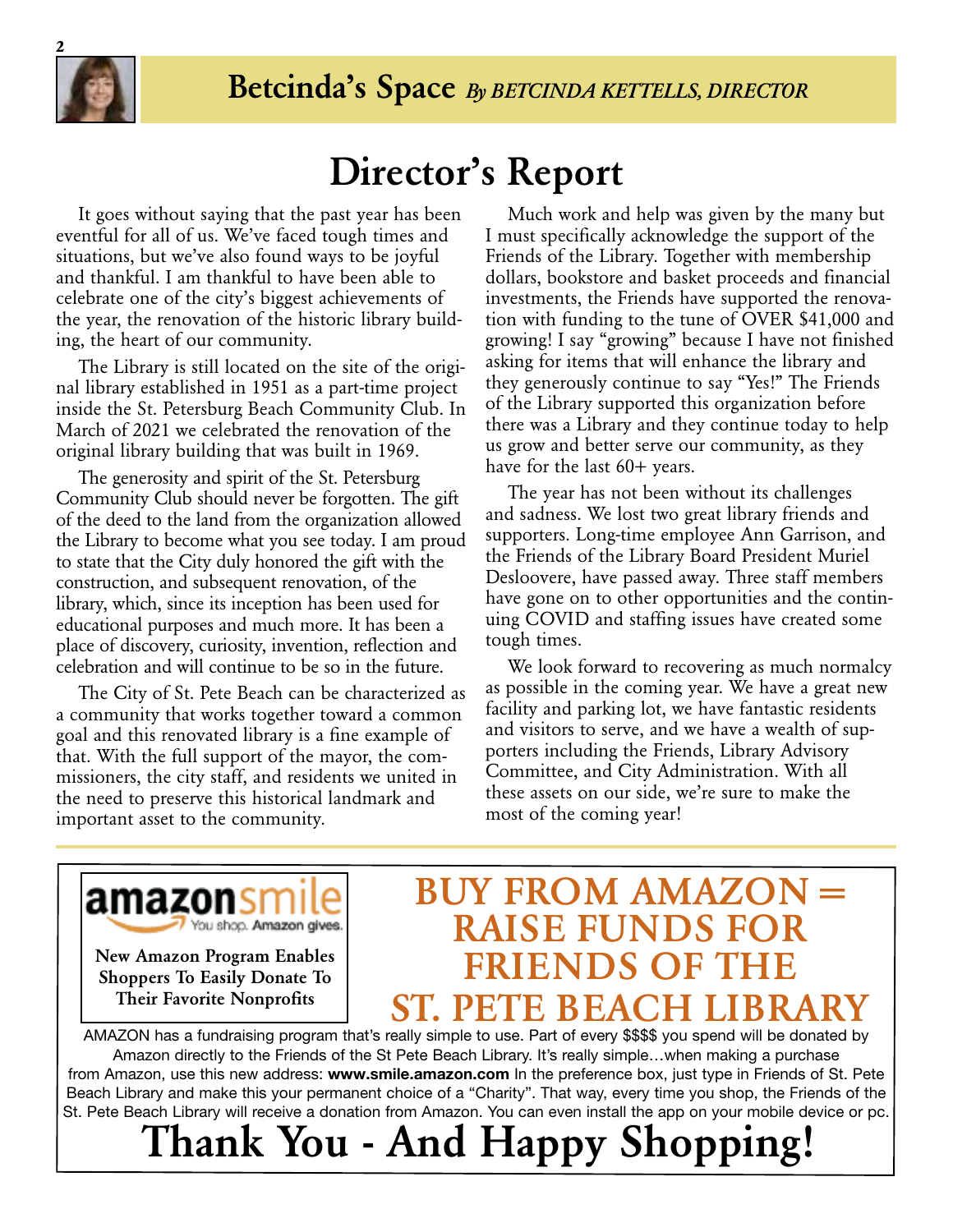# **Tidings News**



Best -selling author Craig Pittman gave a fun- filled talk at his Jan. 24 book signing for "Oh! Florida" with stories of outlandish local characters.



Friends Book Store manager Ron Waters (l) & President Steve Traiman give Tom Quinn basket of autographed Florida author books for his very generous donations to the Library.



Kerry Kriseman gave a nice talk April 17 on her book "Accidental First Lady. On the scene (and behind the front lines) of Local Politics.", with husband Rick, foreground, St Pete Mayor from 2014-2022.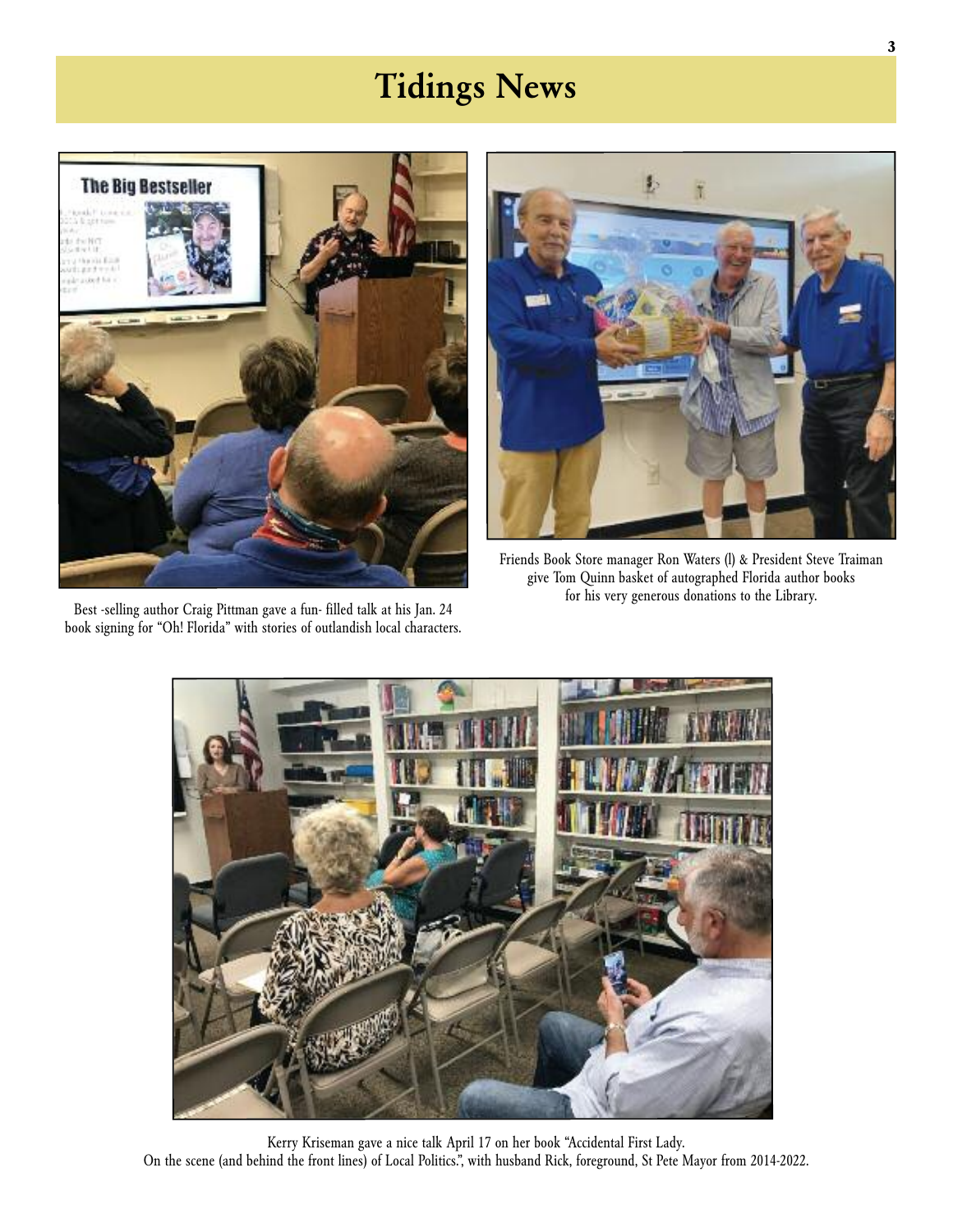### **Tidings News**

## **New Staff**

#### **Alexa Sawyer:**

Born and raised in the Sunshine State, I earned my MLIS from the University of South Florida in 2017. When I'm not slinging books, you can find me hanging out with my cat or making delicious baked goods. My cinnamon rolls are life chang-



ing. "He who controls the spice controls the universe." I'm an eclectic reader who'll devour anything from charming cozies to atmospheric horror.

#### **Matthew O'Neil:**

Matthew O'Neil has experience in corporate, academic, and public libraries. He comes to us from a defense firm, prior to that he was an associate professor at St. Lawrence university, administrator of



the library system for the Pinellas Public Library Cooperative, and an IT Consultant for the Government of Dubai's newest library. He holds graduate and undergraduate degrees in Library Science, having obtained his MLIS from Florida State University.



#### **Carly Haines**

I was born and raised in Delray Beach, Florida. I played college volleyball at SPC and taught English. I enjoy boating, marine life, traveling, and promoting early literacy. I live with my boyfriend and adorable cat in St. Petersburg.



#### **Library Clerk, Lianna Grimes**

Lianna was raised right here on St. Pete Beach and is so happy to be back serving this wonderful community. She has a background in nonprofit work and working with children of all ages. She lives in St. Petersburg with her husband and three children and loves being active in the community, visiting local coffee shops and sharing her love of books and reading with friends and family by stewarding a little free library at her home.

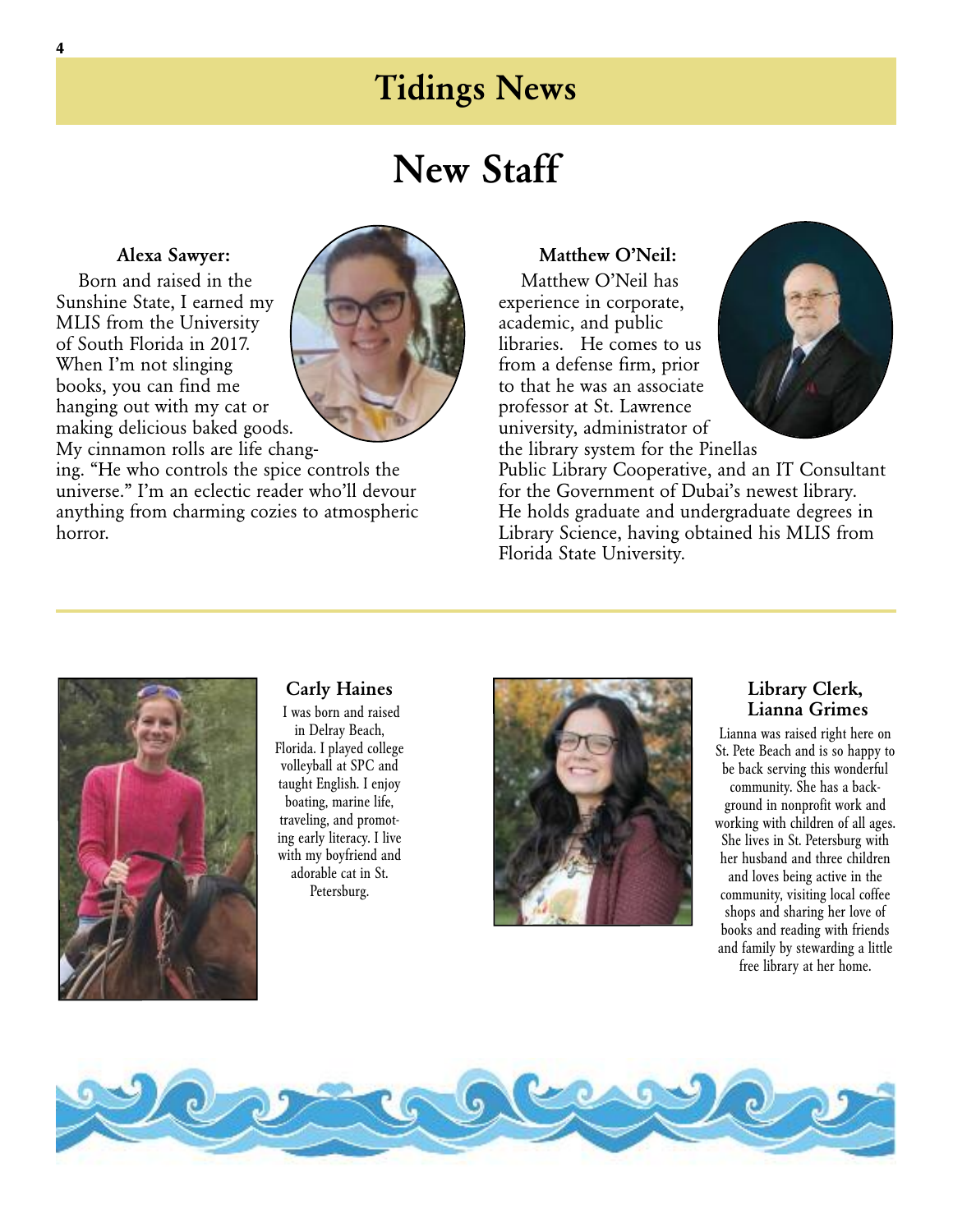### **Tidings Book Report** *By JUDY COHAN*

# **'A SLOW FIRE BURNING' by Paula Hawkins**

If you love a good murder mystery, Paula Hawkins latest book is written just for you. Set in a towpath canal area of London, a grisly murder takes place on a somewhat shabby and derelict live aboard boat. The victim is a young man whose body is discovered by the woman who lives on the adjacent boat.

The motley cast of characters, who are all related in some fashion, by kinship or misadventure, all of whom have a reason to have murdered the young man, range from a troubled young woman to a sophisticated aging novelist. And all, at one time or another, are suspected by the police as having committed the gruesome murder.

As the plot twists and turns its way through the mystery, you will not want to put this book down.





#### **FRIENDS BOARD OF DIRECTORS**

PRESIDENT Steve Traiman (also writer) VICE PRESIDENT Susan Lorenz RECORDING SECRETARY Bill Thompson (also bookstore assistant, email)

TREASURER Moon Metz

DIRECTORS: Judy Cohan (membership, book reviewer), Charlie Kabbash, Alice Thomas (assistant, transportation), Ron Waters (bookstore)

EDITOR Lorrie Bellinger

Contact the Friends: Phone (727) 363-9238 stpetebeachfriends@yahoo.com

*Tidings* is published by the Friends of the St Pete Beach Library to provide the community with news about the library's and the Friends' activities. New members are always welcome. To join, please use the membership form on the back of this newsletter.